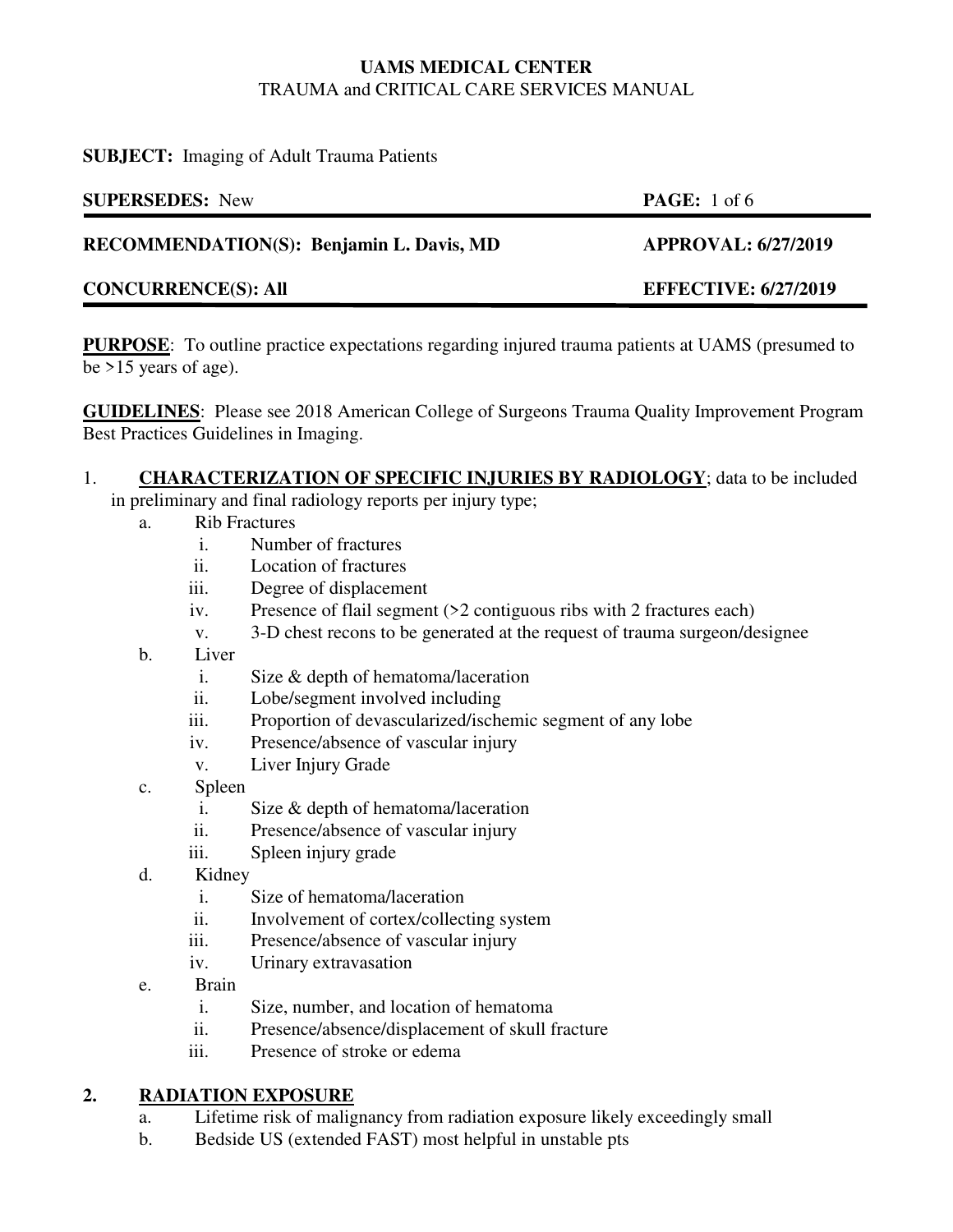### **SUBJECT:** Imaging of Adult Trauma Patients

| <b>SUPERSEDES:</b> New                   | <b>PAGE:</b> $2 \text{ of } 6$ |
|------------------------------------------|--------------------------------|
| RECOMMENDATION(S): Benjamin L. Davis, MD | <b>APPROVAL: 6/27/2019</b>     |
| <b>CONCURRENCE(S): All</b>               | <b>EFFECTIVE: 6/27/2019</b>    |
|                                          |                                |

- i. ED may conduct FAST exam at their discretion on stable patients, provided no delay in emergency care is caused
- c. MRI too slow and risky for routine use
	- i. see spine and brain imaging guidelines for use in those populations
- 3. **IV CT CONTRAST** to be used in ALL situations concerning for visceral or vascular injury
	- a. Exception; contrast allergy pretreat 4 hours before contrast, or skip contrast if can't wait
		- i. Pretreatment for less than 4 hours isn't helpful
		- ii. Shellfish allergy NOT a contraindication to IV contrast in trauma
		- iii. If non-contrast CT is used in this manner, REAL-TIME interpretation by radiology looking for mediastinal, retroperitoneal, and intraperitoneal air and fluid >30 Hounsfield units should be performed, AND IV CONTRAST USED DESPITE THE RISK if any of the above are found

# **4. SEDATION FOR IMAGING IN TRAUMA PATIENTS**

- a. Caution with Haldol in TBI 2/2 decreased sz threshold
- b. Should be overseen only by physicians with moderate sedation priveleges
- c. If GCS is <9, patient should be intubated before proceeding to CT scanner
- d. If sedation is needed for combativeness/agitation, but patient is otherwise protecting airway, consider ketamine IV in accordance with pharmacy dosing
- e. Propofol should be avoided in fresh trauma patients due to risk of new/worsening hypotension. The following should be kept in mind;
	- i. Propofol may "unmask" hemorrhagic shock
	- ii. Outcomes are worse in TBI patients with even one hypotensive episode

# **5. BRAIN IMAGING**

- a. Anyone with: LOC, GCS<15, or amnesia
- b. Negative head CT has 99.97 npv for need for NSGY intervention
	- i. safe for discharge unless precluded by other injuries
- c. Repeat CT 4 hrs for anyone with a positive initial scan and persistent alteration
	- i. Stat exam if declining MS
	- ii. 2  $2<sup>nd</sup>$  CT possibly warranted for admission GCS  $\leq$  13
- d. Antiplatelet and anticoagulants MAY indicate repeat head CT even if original, espeically if neurological status deteriorates.
- 6. **CERVICAL SPINE** PLEASE SEE SEPARATE "Cervical Spine Evaluation and Clearance Clinical Management Guideline"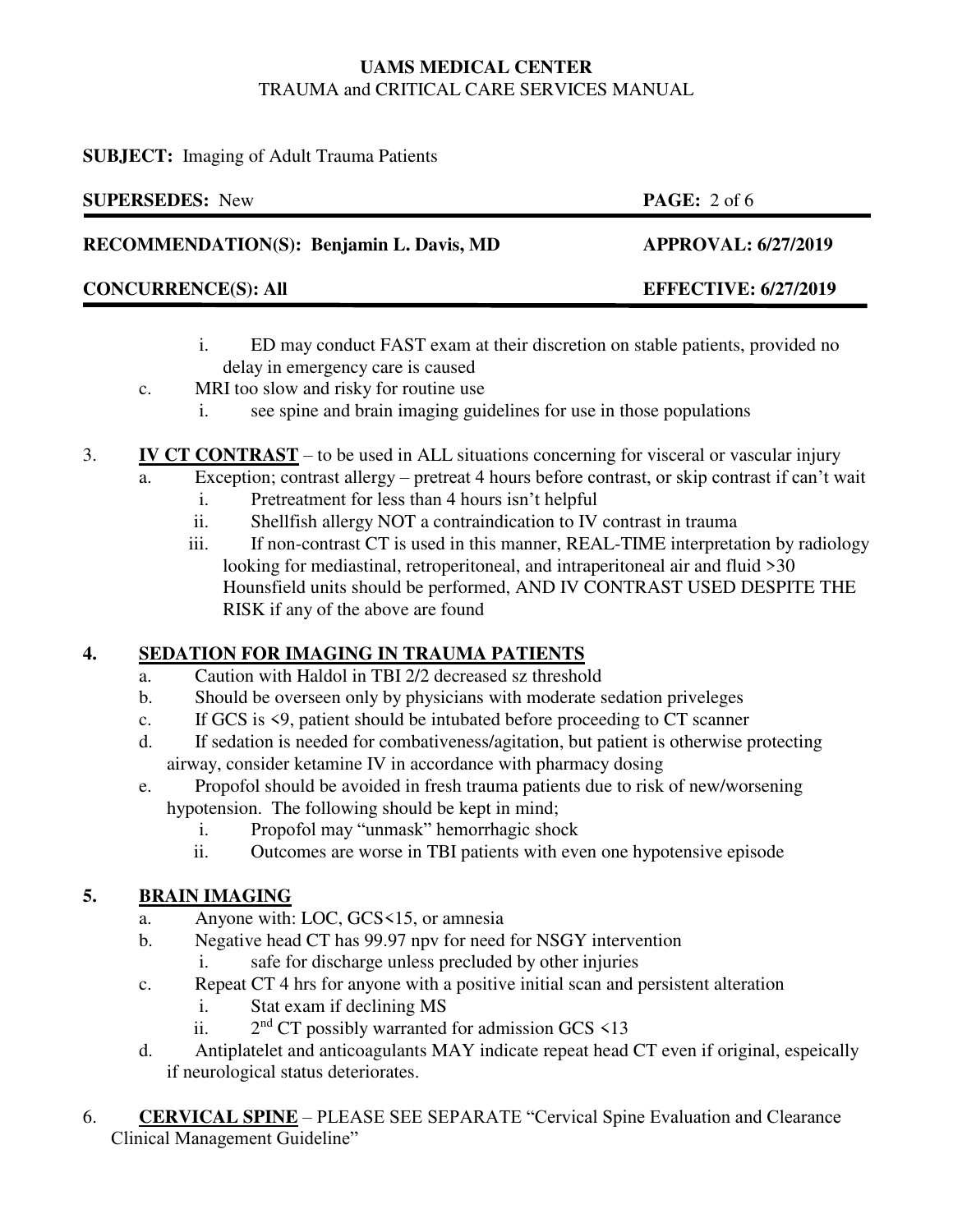### **SUBJECT:** Imaging of Adult Trauma Patients

| <b>SUPERSEDES: New</b>                   | <b>PAGE:</b> $3$ of 6       |
|------------------------------------------|-----------------------------|
| RECOMMENDATION(S): Benjamin L. Davis, MD | <b>APPROVAL: 6/27/2019</b>  |
| <b>CONCURRENCE(S): All</b>               | <b>EFFECTIVE: 6/27/2019</b> |
|                                          |                             |

- a. Please note that NEXUS and CCR are less sensitive in older adults and more liberal imaging is warranted (21% of pts >55yoa had no pain despite fractures on CT C-spine
- b. Please note that NEXUS was created before CT scanning was common practice and when CT technology was less sensitive, unclear whether NEXUS misses injuries that would be found on modern CT imaging

#### 7. **THORACOLUMBAR SPINE** – PLEASE SEE SEPARATE SPINE INJURY AND SPINAL CORD INJURY GUIDELINES. Keep in mind that;

- a. Physical exam is unreliable for spine fracture low imaging threshold, especially if altered mental status or high energy mechanism
- b. C-spine injury?  $\rightarrow$  image rest of spine too
- c. MRI if concern for cord injury
- d. Negative TL imaging  $\rightarrow$  no indication for MRI because isolated unstable ligamentous injury extremely rare; MRI only if SCI suspected
- 8. **BLUNT CEREBRAL VASCULAR INJURY** PLEASE SEE SEPARATE BCVI GUIDELINE

# **9. PENETRATING NECK INJURY**

- a. Airway control is paramount if:
	- i. Stridorous
	- ii. Expanding hematoma
	- iii. Other airway concerns
- b. Hard signs of vascular or aerodigestive injury indicate neck exploration, and soft signs MAY indicate exploration
	- i. Hard Signs
		- 1. Active arterial hemorrhage
		- 2. Expanding hematoma
		- 3. Bruit or thrill
		- 4. Hemodynamic instability
		- 5. Unilateral upper extremity pulse deficit
		- 6. Massive hemoptysis/hematemesis
		- 7. Air bubbling in wound
		- 8. Airway compromise
		- 9. Signs of cerebral ischemia (stroke)
	- ii. Soft Signs
		- 1. Non-pulsatile, non-expanding hematoma
		- 2. Venous Oozing
		- 3. Dysphagia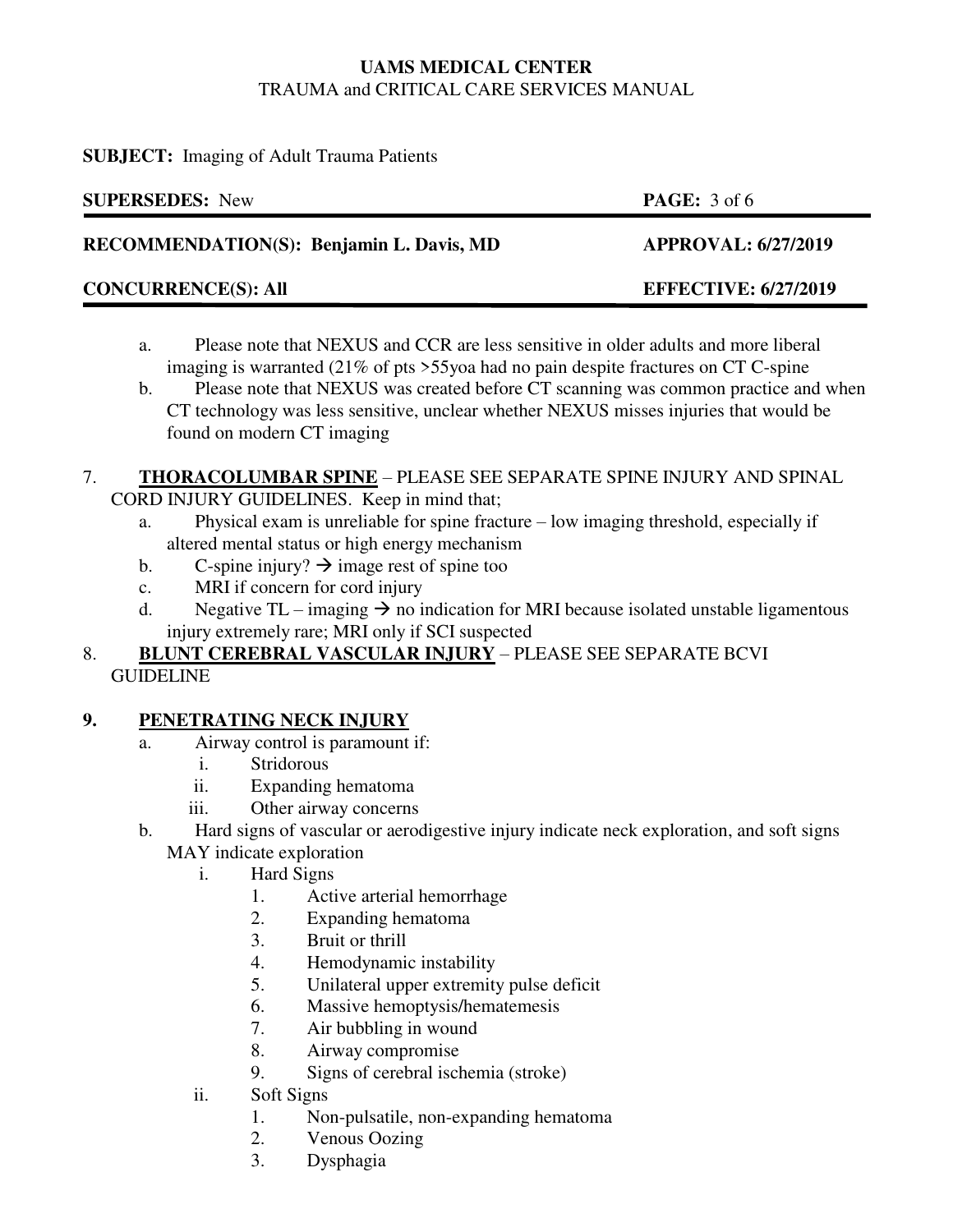### **SUBJECT:** Imaging of Adult Trauma Patients

| <b>SUPERSEDES:</b> New                   | <b>PAGE:</b> $4$ of 6       |
|------------------------------------------|-----------------------------|
| RECOMMENDATION(S): Benjamin L. Davis, MD | <b>APPROVAL: 6/27/2019</b>  |
| <b>CONCURRENCE(S): All</b>               | <b>EFFECTIVE: 6/27/2019</b> |
| $D$ wankania                             |                             |

- 4. Dysphonia
- 5. Subcutaneous emphysema
- c. If no hard signs, CTA neck is indicated regardless of zone "no zone approach"
	- i. Consider traditional angiography if CTA is limited by artifact (eg bullet)
	- ii. Panendoscopy (laryngoscopy, bronchoscopy, EGD is still gold standard unless CTA definitively shows a non-concerning bullet trajectory
	- iii. If swallow study performed, use water-soluble contrast

# **10. CHEST**

- a. Plain chest x-ray is still critical as an adjunct to the primary survey
- b. Any traumatic injuries on CXR indicate contrasted CT Chest
- c. CT chest with contrast also indicated for high energy blunt trauma
- d. Extended FAST exam is the test of choice for suspected pericardial effusion
- e. No role for oral contrast in trauma unless prior suspicion of esophageal perforation

# **11. PENETRATING THORACIC TRAUMA**

- a. Cardiac unstable patients with suspected cardiac injuries should be taken immediately to the operating room
	- i. stable FAST, CXR, consider CT
- b. Chest tubes before imaging if clinically indicated is still ok in unstable pts
	- i. CXR first in stable pts
	- ii. Radiopaque markers for wounds
	- iii. Consider rpt cxr in 3-6 hours if initial is negative (delayed pneumothorax)
- c. Transmediastinal injury
	- i. Unstable proceed immediately to the operating room
	- ii. Stable
		- 1. eFAST/pericardial window
		- 2. IV CT chest and esophagram/angio/bronch/egd as findings dictate

# **12. ABDOMEN**

- a. All FAST exams without positive findings should be called "inconclusive" as NEGATIVE FAST DOES NOT RULE OUT ABDOMINAL INJURY
- b. Indication for laparotomy is the only absolute contraindication to CT Scan of abdomen
	- i. Peritonitis
	- ii. Evisceration
	- iii. Hypotension + positive FAST
	- iv. Traumatic GI Bleeding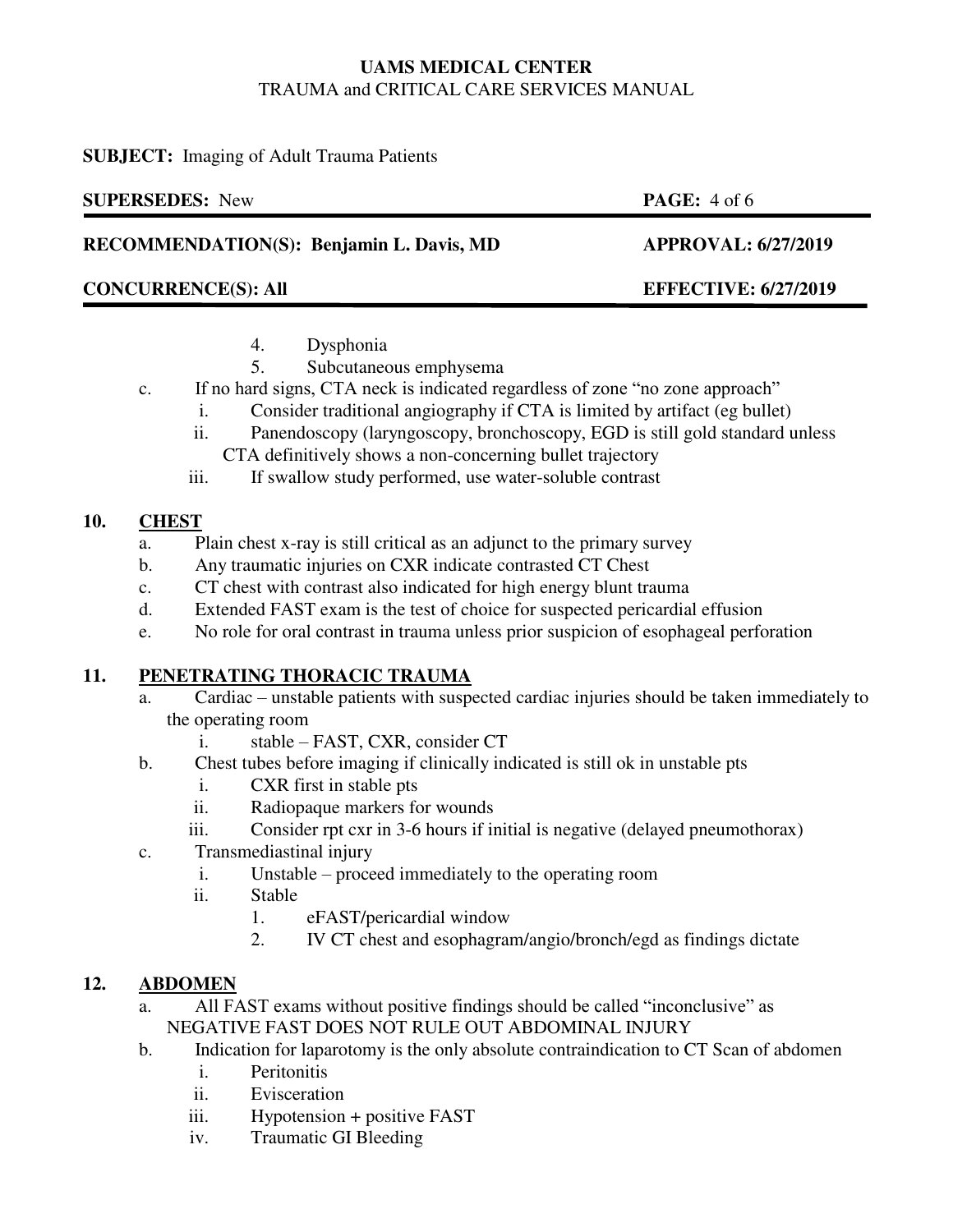### **SUBJECT:** Imaging of Adult Trauma Patients

| <b>SUPERSEDES:</b> New                   | <b>PAGE:</b> $5$ of 6       |
|------------------------------------------|-----------------------------|
| RECOMMENDATION(S): Benjamin L. Davis, MD | <b>APPROVAL: 6/27/2019</b>  |
| <b>CONCURRENCE(S): All</b>               | <b>EFFECTIVE: 6/27/2019</b> |
|                                          |                             |

- v. Penetrating mechanism of injury (exceptions for select mechanisms & trajectories at the sole discretion of the trauma attending or designee)
- vi. Consider plain films to determine trajectory if patient condition/time allows
- c. Flank Injuries indications for operation as above. Select patients may receive FAST and triple contrast (oral, rectal, and IV) CT scan at the sole discretion of the trauma attending or designee
- d. Bowel Injury is suggested by;
	- i. "moderate" free fluid in the absence of solid organ injury (especially interloop fluid)
	- ii. Thickened bowel wall with stranding is highly suggestive of bowel injury
	- iii. Options for suspected bowel injury
		- 1. Exploratory laparotomy
		- 2. Diagnostic laparoscopy
		- 3. Observation with repeat CT abdomen, serial abdominal exams
- e. Pancreatic Injuries
	- i. May not appear on CT abdomen for up to 24 hours, should maintain index of suspicion in blunt trauma patients with failure to advance diet or new abdominal pain
	- ii. Laceration of  $> 1/2$  of pancreatic diameter suggests duct injury
	- iii. If concern persists despite CT imaging, consider MRCP/ERCP

# **13. GU IMAGING**

- a. Renal imaging if gross or microscopic hematuria (>5rbc per HPF), mechanism
- b. Delayed imaging 4-5 min after arterial phase allows full examination of kidneys and collecting ducts – this is currently routinely performed at UAMS
- c. Intraop IVP should be considered if considering nephrectomy and no prior imaging proves viability of second kidney
- d. Negative CT, even with delayed phase, does NOT exclude ureteral injury
- e. CT or plain retrograde cystography indicated for:
	- i. Gross hematuria
	- ii. pelvic ring fx
	- iii. inability to void
	- iv. post-renal oliguria/azotemia
	- v. suprapubic pain
	- vi. urinary ascites
- f. Retrograde urethrogram indicated for:
	- i. meatal blood
	- ii. pain with or inability to void
	- iii. straddle mechanism